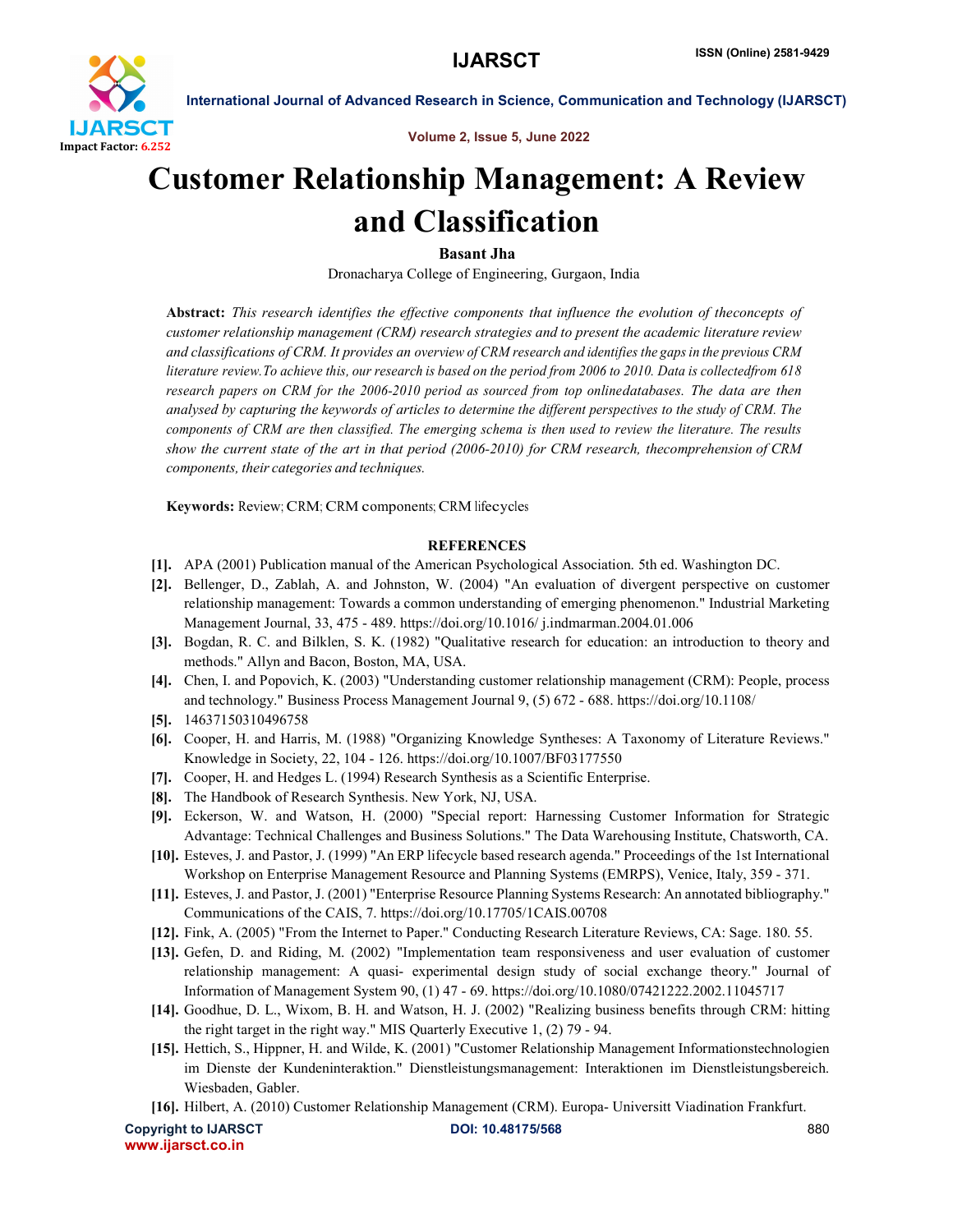

International Journal of Advanced Research in Science, Communication and Technology (IJARSCT)

### Volume 2, Issue 5, June 2022

- [17]. Hippner, H. (2006) "CRM Grundlagen, Ziele und Konzepte." Grundlagen des CRM, Konzepte und Gestaltung, Wiesbaden. https://doi.org/10.1007/978- 3-8349-9080-8
- [18]. Hippner, H. and Wilde, K. (2002) "CRM Ein Überblick." Helmke, S. Dangelmaier, Effektives Customer Relationship Management, Wiesbaden. https://doi.org/10.1007/978-3-322-87142-8\_1
- [19]. Hippner, H., Rentzmann, R. and Wilde K. "Aufbau und Funktionalität von CRM- Systemen." Grundlagen des CRM. Wiesbaden: Gabler.
- [20]. Kevork, E. and Vrechopoulos, A. (2008) "Research insights in electronic customer relationship management (e-CRM): a review of the literature (2000-2006)." Int. J. Electronic Customer Relationship Management 2, (4)
- [21]. 376 417. https://doi.org/10.1504/IJECRM.2008.021106
- [22]. Kevork, E. K. and Vrechopoulos, A. P. (2009) "CRM literature: conceptual and functional insights by keyword analysis." Marketing Intelligence & Planning 27, (1) 48 - 85. https://doi.org/10.1108/02634500910928362
- [23]. Khodakarami, F. and Chan, Y.E., 2014. Exploring the role of customer relationship management (CRM) systems in customer knowledge creation. Information & Management, 51(1), pp.27-42. https://doi.org/ 10.1016/j.im.2013.09.001
- [24]. Kincaid, J. W. (2003) Customer relationship management: Getting it right.
- [25]. Upper Saddle River. N.J.: Prentice Hall PTR.
- [26]. Kothari, C. (1985) Research Methodology: Methods and Techniques. Wiley Eastern, New Delhi.
- [27]. Light, R. and Pillemer, B. (1984) Summing Up: The Science of Reviewing Research. Cambridge, MA, USA.
- [28]. Ling, R. and Yen D. (2001) "Customer relationship management: An analysis framework and implementation strategies." Journal of Computer Information Systems, 41, 82 - 97.
- [29]. Mertens, P. (2005) "Gefahren für die Wirtschaftsinformatik Risikoanalyse eines Faches -Erweiterte Fassung des gleichnamigen Vortrages auf der Tagung." WI '05"in Bamberg. Universität Erlangen-Nürnberg, Arbeitspapier, Nr.1, P 25, Nürnberg.
- [30]. Mulrow, C. D. (1994) "Systematic Reviews: Rationale for systematic reviews." British Medical Journal 309, 597 - 599. https://doi.org/10.1136/ bmj.309.6954.597
- [31]. Ngai, E. W. T. (2005) "Customer Relationship management research (1992 2002), an academic literature review and classification." Marketing Intelligence and Planning 23, (6) 582 - 605. https://doi.org/10.1108/
- [32]. 02634500510624147
- [33]. Nguyne, B., Jaber, F., and Simkin, L. (2019). 'A systematic review of the dark side of CRM: the need for a new research agenda'. Journal of Strategic Marketing (in press).
- [34]. Pan, S. L. and Lee, J. N. (2003) "Using e-CRM for a unified view of the customer." Communications of the ACM 4, (46) 95 - 99. https://doi.org/10.1145/
- [35]. 641205.641212
- [36]. Paulissen, K., Mills, K., Berngman, M., Fjermestad, J. and Romano N. (2007) "Voids in the Current CRM Literature: Academic Literature Review and Classification (2000 - 2005)." Proceedings of the 40th Annual Hawaii
- [37]. International Convergence on System Sciences, (17) 1530 1605. https://doi.org/10.1109/HICSS.2007.609
- [38]. Peppers, D. and Rogers, M. (1999) The One to One Manager: Real-World Lessons in Customer Relationship Management. Doubleday, New York, NY. Reichheld F. F. (1996) "Learning from customer defections." Harvard Business
- [39]. Review, No. March April, 56 69.
- [40]. Reichheld, F. F. (1996) The Loyalty Effect. Harvard Business School Press, Boston, MA.
- [41]. Rigby, D. K., Reichfield, D. K., Schefter, F. F. and Schefter, P. (2002) "Avoid the four perils in CRM." Harvard Business Review 80, (2) 101 - 109.
- [42]. Romano, N. and Fjermestad, J. (2003) "Electronic commerce customer relationship management: an assessment of research." International Journal of Electronic Commerce 6, (2) 61 - 113. https://doi.org/10.1080/
- [43]. 10864415.2001.11044232
- [44]. Russell-Jones N. (2002) Customer Relationship Management. Financial World Publishing, Canterbury.
- [45]. Rust, R. T. and Kannan, P. K. (2002) E-Service: new directions in theory and practice. M. E. Sharpe, Inc, USA.